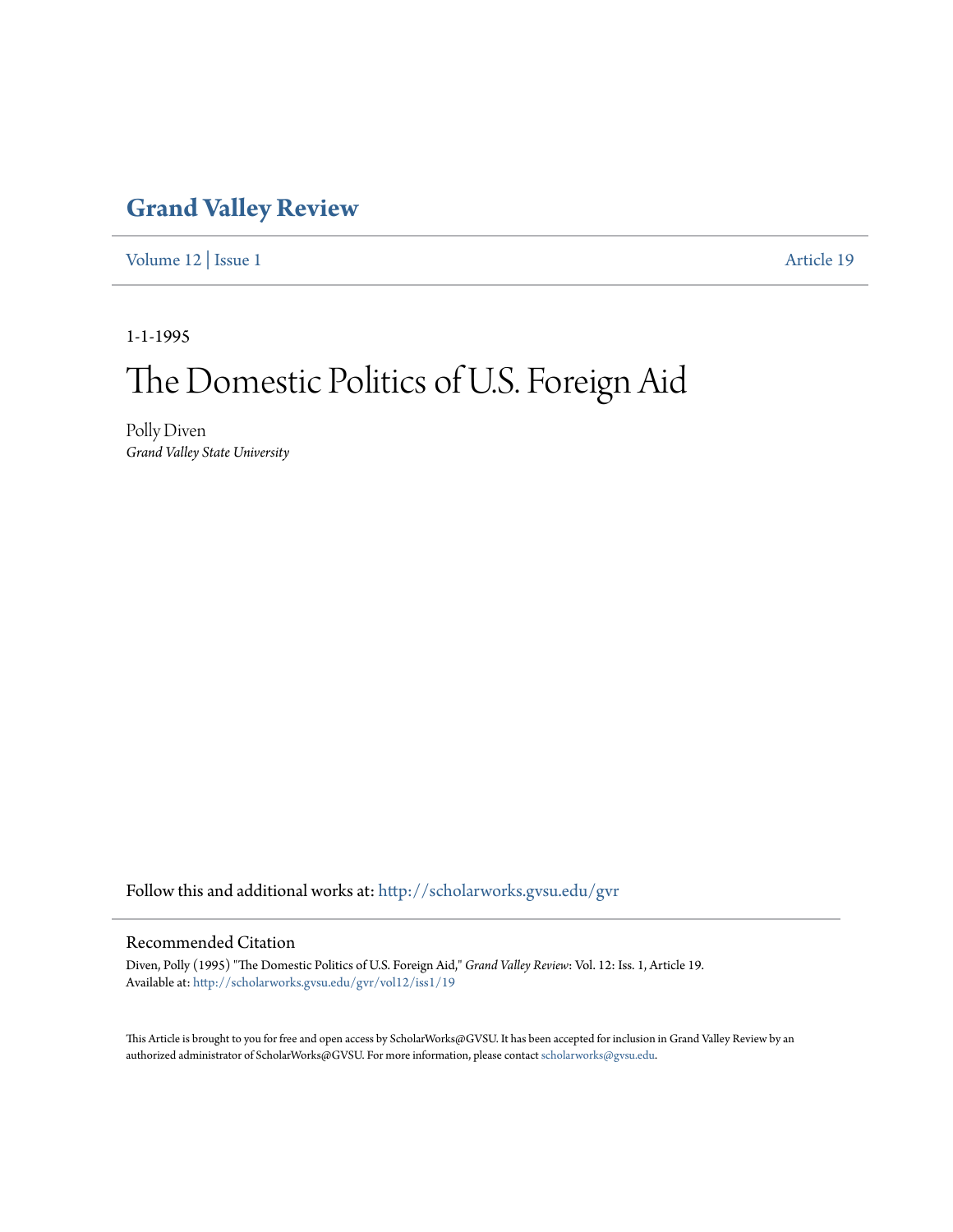# **THE DOMESTIC POLITICS OF U.S. FOREIGN AID**

## *Polly Diven*

As the program coordinator of the International Relations program, and as an instructor of Political Science, I find myself constantly reminding students (and others in the college community) that we are living in an increasingly international environment. We need to realize that there are few strictly U.S. corporations, and that there is no such thing as an American car. Michigan is ranked third out of the fifty United States in export volume. I tell students, if you are going into business, you are probably going into international business, like it or not. If you are going into corporate law, chances are you need to know about private international law. The U.S. economy and the U.S. political arena can no longer be viewed in isolation from the rest of the world.

Global events have an important impact on governance within the United States. It is also true that international relations, and U.S. foreign policy in particular, are strongly affected by internal U.S. politics and economics. The popular press (and traditional political science literature as well) doesn't often recognize the importance of U.S. interest groups and other domestic factors in determining U.S. foreign policy choices.

U.S. foreign aid is a case in point. My research into the politics of U.S. foreign aid policy demonstrates that there is a strong relationship between domestic interest groups and U.S. foreign aid policy.

#### **Public Opinion**

Most people resent what they perceive as the use of scarce tax dollars to aid foreign countries. When asked to identify budget cuts which could be made to reduce the U.S. budget deficit, most Americans say that the number one item is foreign aid. Their perception is that aid programs are wasteful and inefficient, and that aid funds probably just end up in the hands of corrupt elites in recipient countries. Anti-aid forces in the U.S. also usually argue that we should focus on U.S. needs first, that charity begins at home.

In typical melodramatic fashion, Pat Buchanan, in 1990, argued as follows:

We cannot permit endless transfusions of the lifeblood of American capitalism into the mendicant countries and economic corpses of socialism, without bleeding ourselves to death. Foreign aid is an idea whose time has passed.<sup>1</sup>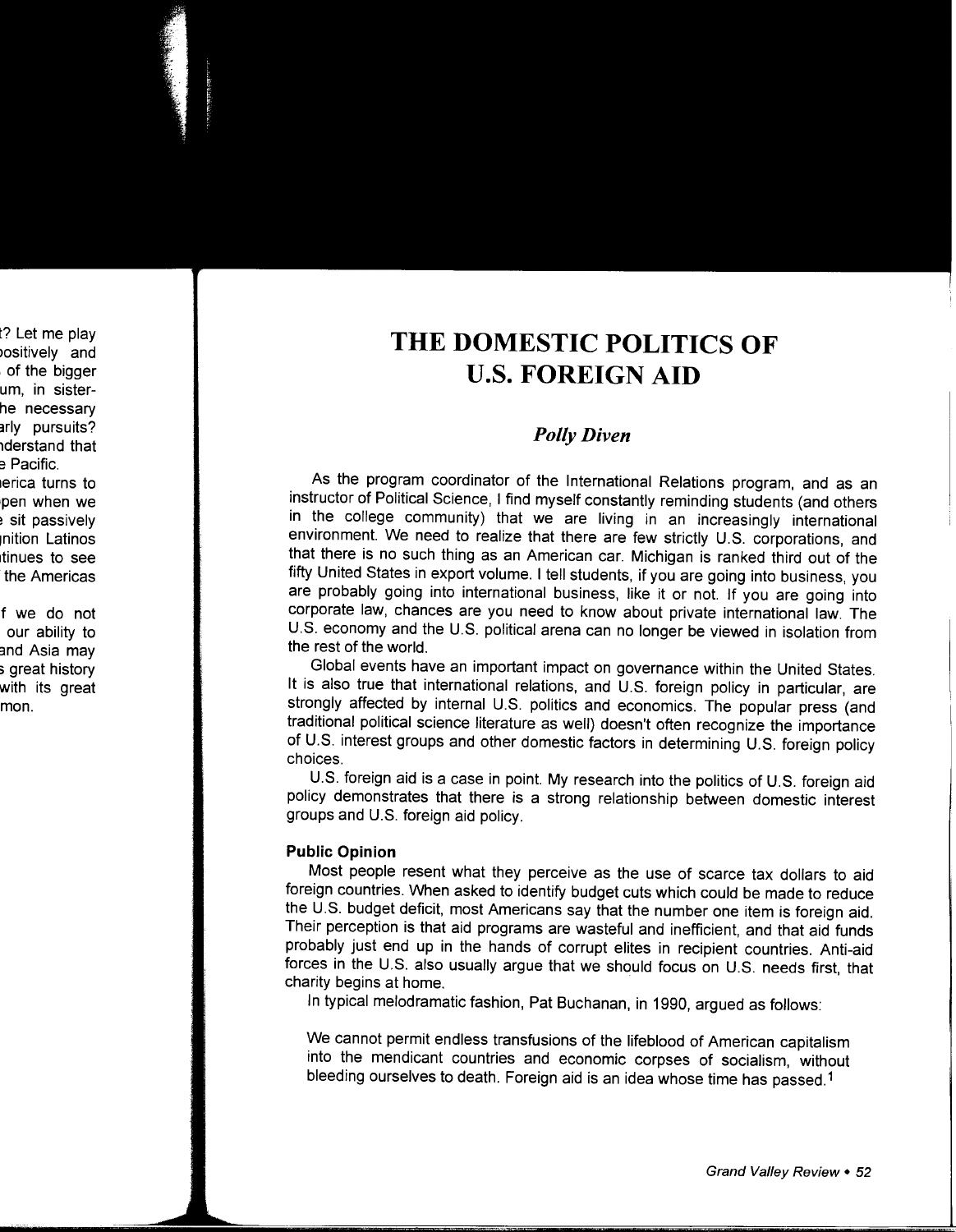He also lashed out at the U.S. "internationalist set," which is, "never at a loss for new ideas to divert U.S. wealth and power into crusades and causes having little or nothing to do with the true national interest of the United States."2

#### **Aid is in the National Interest**

In the face of Buchanan's type of misleading rhetoric, we need to be clear about the true nature of foreign aid. U.S. aid, as it stands, is in the U.S. national interest. The drive to cut "do-gooder" programs from the budget is really just a lot of posturing and half-truths. What most Americans don't understand is that there are strong political and economic forces which support U.S. foreign aid spending, and they are not the "bleeding heart liberals." For example, very few people know that nearly 70% of the aid budget is spent in the United States, on U.S. goods and services and U.S. administration costs. $3$  This means that about ten of the approximately fourteen billion dollars spent on aid last year was spent on domestically produced goods and services.

What are the domestic gains from foreign aid? What interests in the U.S. support aid programs and why? In a 1991 report entitled Development in the National Interest, the U.S. Agency for International Development (the U.S. government agency which oversees foreign aid programs) cited several categories of domestic beneficiaries from U.S. aid programs. For now, I will focus on the domestic beneficiaries of economic or "humanitarian" aid alone.

#### **Procurement of Aid Goods in the U.S.**

First, there is direct economic compensation for U.S. economic assistance abroad. Many firms and consulting agencies provide aid goods and services under contract with the Agency for International Develoment. Government contracts to procure food aid, vehicles, and equipment are one way in which aid funds are kept in the U.S. In addition, U.S. shipping firms transport aid goods and services overseas. Aid legislation requires that the great majority of goods and services provided by aid be American. It is worth noting that aid workers must fly on U.S. carriers, and aid goods must be transported on U.S. flagships. In addition, many private consulting firms and public universities are awarded multi-million-dollar contracts to implement aid projects overseas.

#### **Aid as Market Development**

Second, there are U.S. firms which benefit from aid used as a "market development" tool. It is important to recognize that many countries which were once recipients of U.S. aid have gone on to become major trade partners for the U.S. in these aid goods. Part of the motivation behind the Marshall Plan was to rebuild Europe at the end of World War II in order to have markets for U.S. goods.

More recently, Korea and Taiwan have become major importers of U.S. goods, having gone from receiving U.S. food aid twenty-five years ago to being major importers of U.S. goods today. USAID estimates that almost all of the top fifty countries that today consume U.S. agricultural products were once foreign aid recipients. This "graduation" from an aid dependency to a trade partnership occurs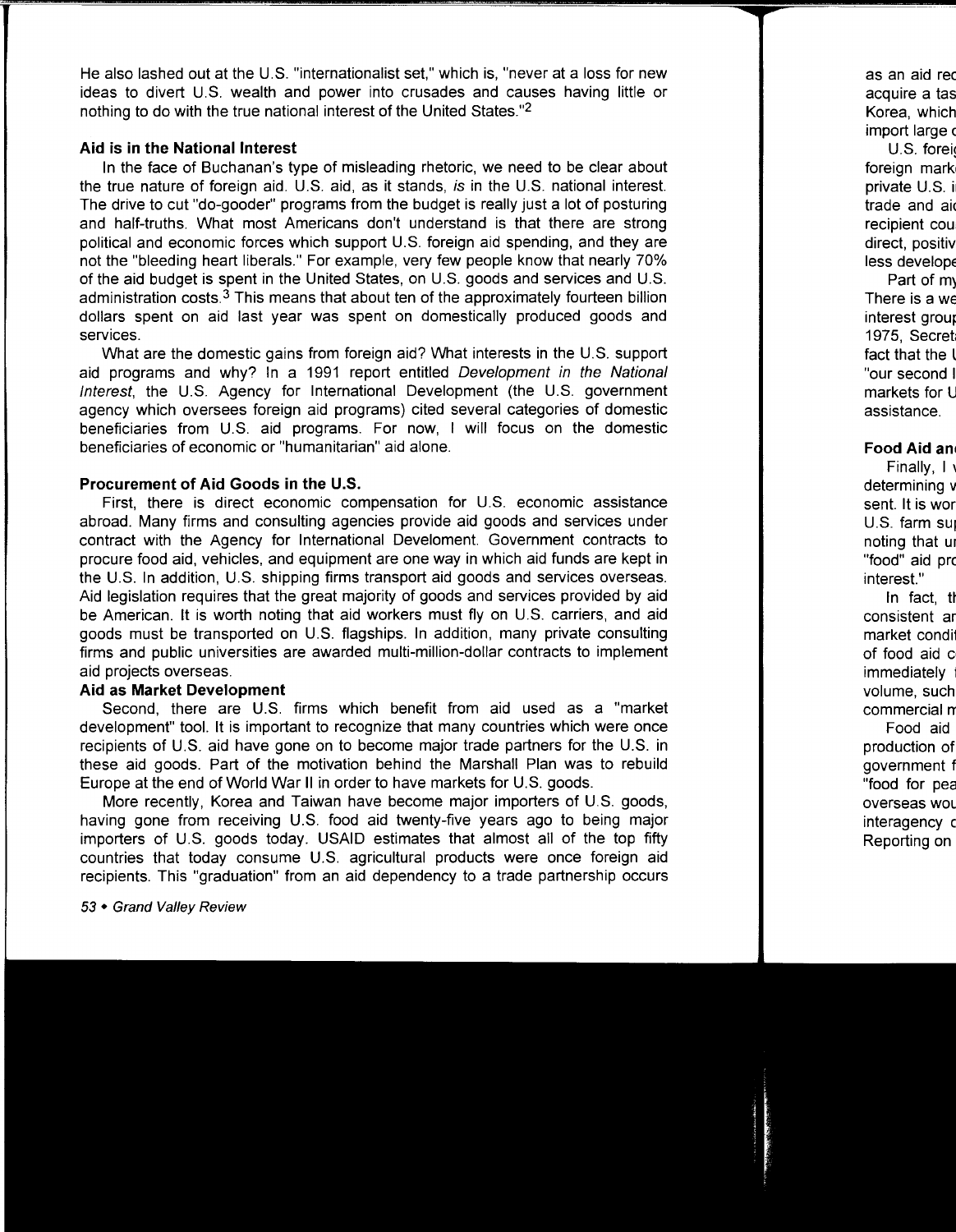as an aid recipient country builds its economy. It also occurs as food aid recipients acquire a taste for U.S. products. Traditional rice-eating states such as Taiwan and Korea, which were introduced to wheat as food aid in the 1960s and 1970s, today import large quantities of U.S. wheat on the open market.

U.S. foreign aid also benefits U.S. investors overseas by solidifying and securing foreign markets. A secure diplomatic and aid relationship will reduce the risk for private U.S. investors overseas. In my statistical analysis of the relationship between trade and aid, I find that there is a significant relationship between U.S. aid to a recipient country and U.S. trade and foreign investment in that country. There is a direct, positive relationship between trade and investment flows and U.S. aid flows to less developed countries.

Part of my research also includes analysis of archives from presidential libraries. There is a wealth of documents which reveal the important relationship between U.S. interest groups and aid policy-making. For instance, in a memo to President Ford in 1975, Secretary of State Kissinger argued for continued aid to Zaire, based on the fact that the U.S. had billions of dollars of foreign investment in Zaire and that it was "our second largest market in black Africa" (after Nigeria).<sup>4</sup> Developing and securing markets for U.S. goods and investments is another priority for U.S. foreign economic assistance.

#### **Food Aid and Farm Interests**

Finally, I want to emphasize the absolutely vital role that farm interests play in determining which commodities are included in the aid program and where they are sent. It is worth noting at the outset that only commodities already included under the U.S. farm support program are eligible to be sent as U.S. food aid. It is also worth noting that until the mid-1980s, tobacco and cotton were thus included in the U.S. "food" aid program. These are clearly examples of "foreign aid in the U.S. national interest."

In fact, throughout the history of the food aid program, there has been a consistent and significant relationship between the volume of food aid and the market conditions for food aid commodities. For example, large quantities of stocks of food aid commodities are associated with high volumes of food aid in the year immediately following. Commercial exports are also significantly tied to food aid volume, such that food aid is essentially used to bolster demand for the goods when commercial markets are weak.

Food aid in rice provides an important case in point. In 1974-1975, surplus production of rice in the U.S. caused rice producers and marketers to pressure the government for additional shipments of rice as U.S. food aid under the PL-480 or "food for peace" program. Rice interests hoped that increased shipments of rice overseas would reduce the oversupply and thus avert a sharp reduction in price. The interagency committee on food aid was already well aware of the rice surpluses. Reporting on their December 10, 1974 meeting, Ed Schuh noted: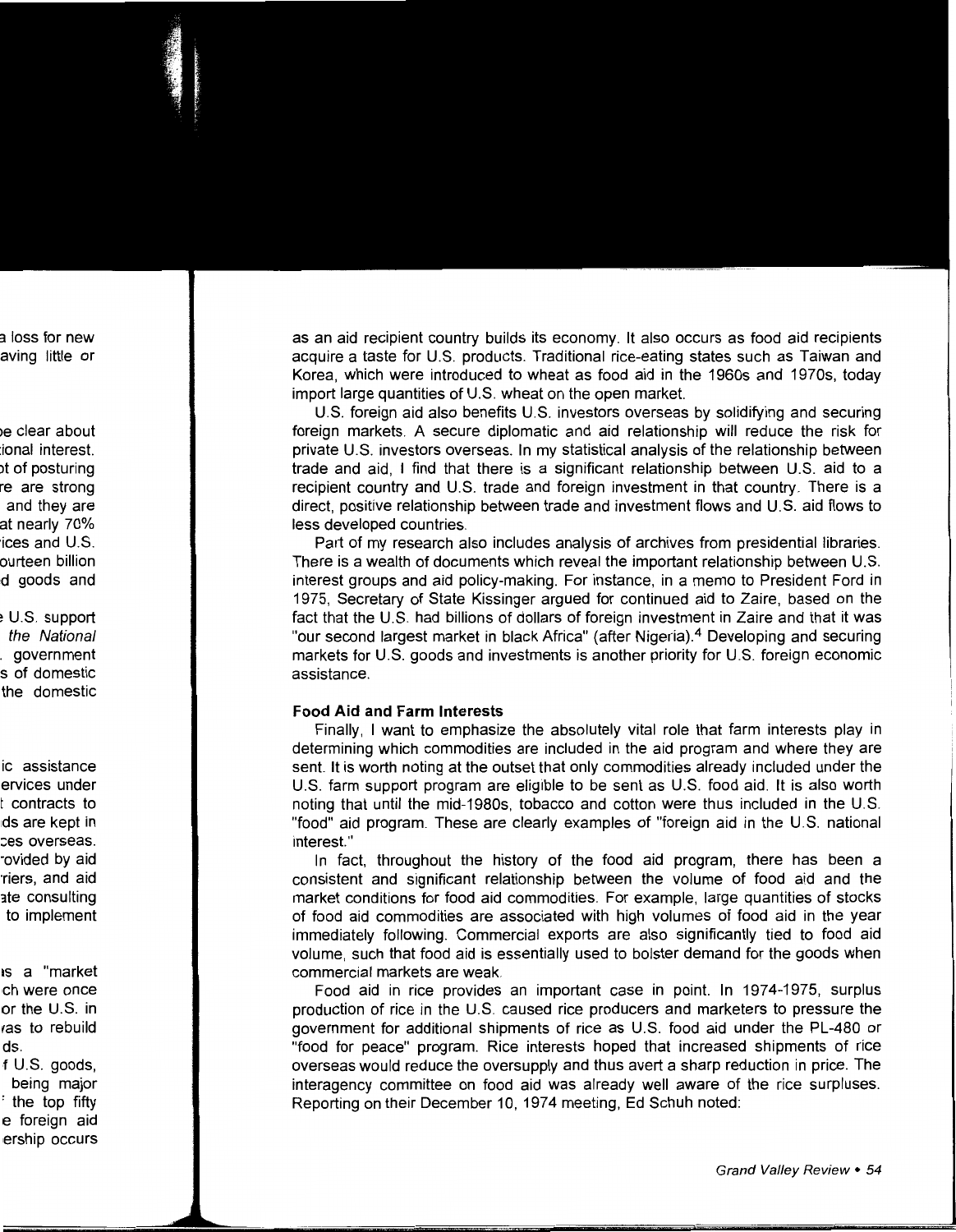Agriculture is quite anxious to move both milk and rice and views these commodities as essentially throw-aways. Neither State nor NSC particularly want either, and in the case of rice there appears to be serious questions as to whether up to 1 million tons can be moved by the end of the fiscal year. To move rice requires a sizable Korea program, since they are about the only ones who want it. [italics mine]

Indeed, Korea received \$140 million of food aid through Title I in the following fiscal year. The State Department acted quickly to search out new aid partners, and U.S. embassy employees in Indonesia, India, Bangladesh, and Syria busied themselves in negotiating new PL-480 concessional sales agreements. Not only are we giving rice aid to support our farmers, but we are letting the excess rice influence decisions about where the aid goes.

In more recent years, there has been a strong relationship between market forces and aid in soybean products. The introduction of tropical oils into the U.S. market has hurt the position of U.S. soybean producers and their ability to sell soybean oil abroad. During this time, soybeans and soybean oil have become a much larger proportion of US food aid shipped overseas. Therefore, we can argue that food aid is just another element of the U.S. farm support program, and that the humanitarian objectives of aid are questionable at best.

#### **The Humanitarian Impulse**

Clearly there is a relationship between U.S. farm interests and U.S. foreign aid policy. What are the implications of this relationship for the humanitarian objectives of aid? The humanitarian objectives of aid have never been central to the program, and despite political rhetoric to the contrary, humanitarian considerations are still not a terribly important part of aid decision-making. The whole of Africa receives only about 12% of the total U.S. aid budget, while Egypt and Israel together receive 35% percent. My statistical work also reveals that developing-country food production is not significantly related to U.S. food aid flows. And the choice of recipient countries is a function of three interlinked factors: U.S. security interests, U.S. economic interests, and absolute need in recipient countries.

#### **Conclusion**

The domestic politics of U.S. foreign aid is obviously much more complicated than I have been able to present in such a brief essay. I have focused only on the profitmaking institutions which gain from U.S. aid abroad. To fully explain the domestic politics of U.S. aid policy, one would also have to include the impact of non-profit groups and ethnic interest groups, such as the Jewish-American lobby or the Greek-American lobby.

Nonetheless, we must recognize just how important U.S. interests are in determining U.S. foreign policy. Aid policy is very pragmatic and profitable for certain U.S. interest groups. It is not, as Pat Buchanan suggests, an "endless transfusion of